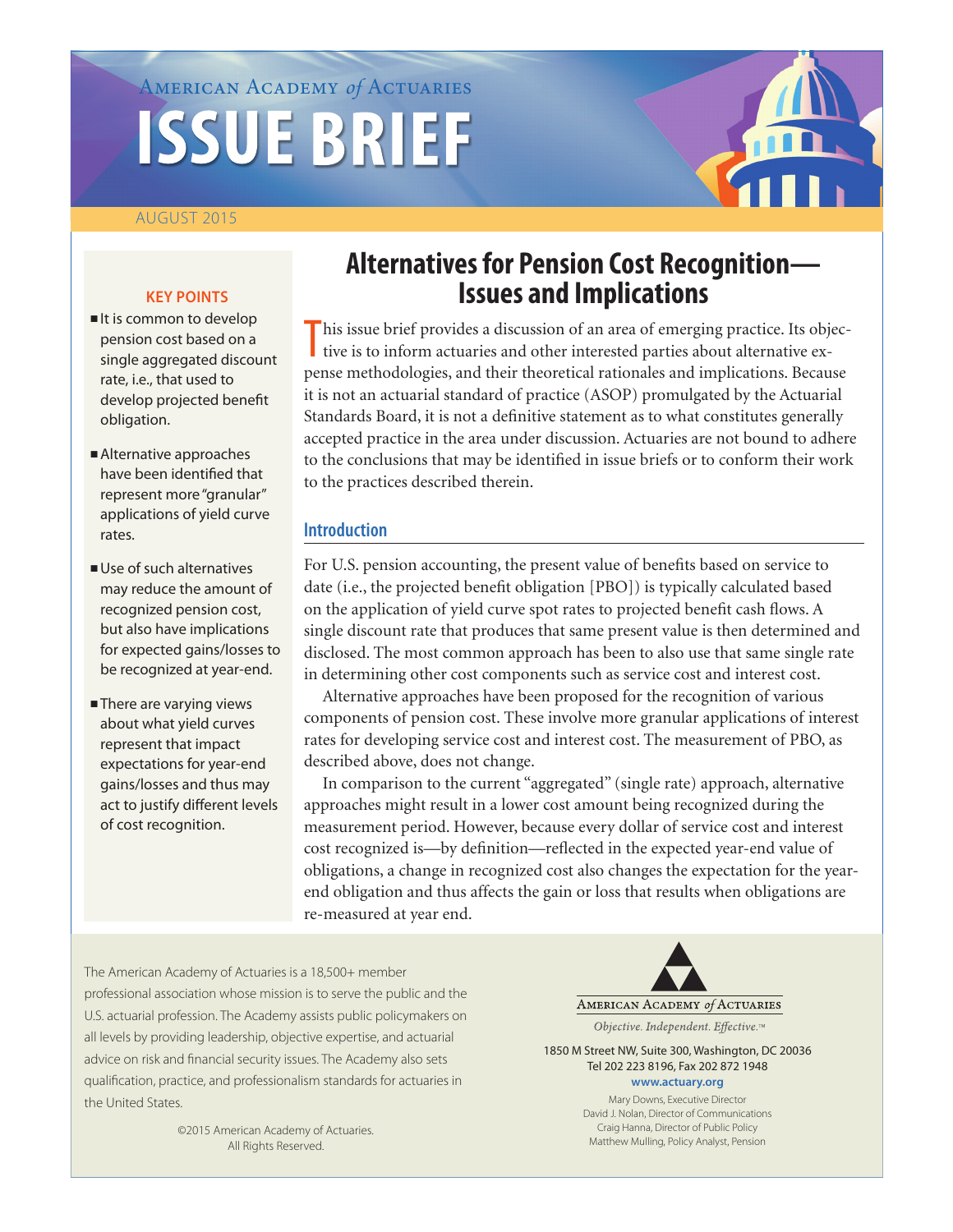The actual year-end obligation and the amount of any gain/loss realized will depend on whether and how fixed-income market conditions change over the course of the year, along with other experience factors. The increase in the value of obligations at year-end is of course unaffected by the cost amount that is recognized for the period. The accounting issue under discussion involves finding a rationale for allocating the change in PBO value between recognized cost and experience gain/loss. The allocation is important because although the balance sheet will reflect the total change in value, recognized cost and experience gain/loss have different income statement consequences.

This issue brief outlines a range of approaches for determining pension cost, some of which might be viewed as "back-loading" that cost recognition in comparison with the aggregated approach. The varying pension cost elements under each approach are identified, and representative examples are provided that quantify the effect on bottom-line cost and the associated implications for gain/loss outcomes at year-end.

In order to evaluate the resulting year-end situation some presumption must be made about the prevailing interest rate environment at year-end. Each pension cost recognition approach can be justified by positing some assumption about year-end interest rates. While it might seem reasonable to evaluate the implications of various methods of cost determination in reference to an assumed stationary yield curve—i.e., interest rates at all maturities stay exactly the same through the year—an expectation for no change in yield curve rates may not be the only reasonable basis for estimating the level of benefit obligations at year-end.

(Note that there is a more detailed

examination of alternative capital market views in a later section of this paper; however, no position is taken as to the supportability or reasonableness of various capital market views.)

#### **Current (Widely Used) Aggregated Approach**

The traditional interest cost calculation uses an aggregated single discount rate—the single rate that when applied to the PBO cash flow reproduces the present value of those same payments. The resulting single rate can be viewed as a weighted average of the yield curve spot rates that are used to develop that present value. This rate is aligned with the payment timing and associated participant demographics related to already-earned benefits as of the beginning-of-year measurement date.

Under the aggregated approach, that single interest rate is used for all pension cost calculations—including the development of service cost and the interest cost that is applied to PBO and service cost amounts. While the service cost is similar to the PBO in that it is determined as of the measurement date, the interest cost is intended to accumulate the PBO and service cost values from the beginning to the end of the year.

By using the single rate associated with already-earned benefits to also develop the value associated with new accruals (in the service cost determination), the aggregated approach produces a larger service cost value than would be calculated if the demographics associated with service cost were considered separately. This is because the demographic maturity associated with participants earning new benefit accruals is almost always less than that associated with existing accruals, i.e., service cost-related payments are more deferred and would thus generally be assigned a higher discount rate if evaluated separately.

Members of the Pension Cost Work Group, a joint effort of the Pension Committee and the Pension Accounting Committee, include: James Burke, MAAA, FSA, EA, FCA; Bruce Cadenhead, MAAA, EA, FSA, FCA; James Clark, MAAA, EA, FCA, FSA; Arthur Conat, MAAA, EA, ASA; Timothy Geddes, MAAA, EA, FSA, FCA; Eric Keener, MAAA, FSA, EA, FCA; Gerard Mingione, MAAA, FSA, EA, FCA, CERA; Keith Panetta, MAAA, EA; Michael Pollack, MAAA, EA, FSA, FCA; Francis Ratna, MAAA, FIAA, FSA; Jay Rosenberg, MAAA, EA, FSA, FCA; Mark Spangrud, MAAA, FSA, EA; and John Stokesbury, MAAA, FSA, EA, FCA.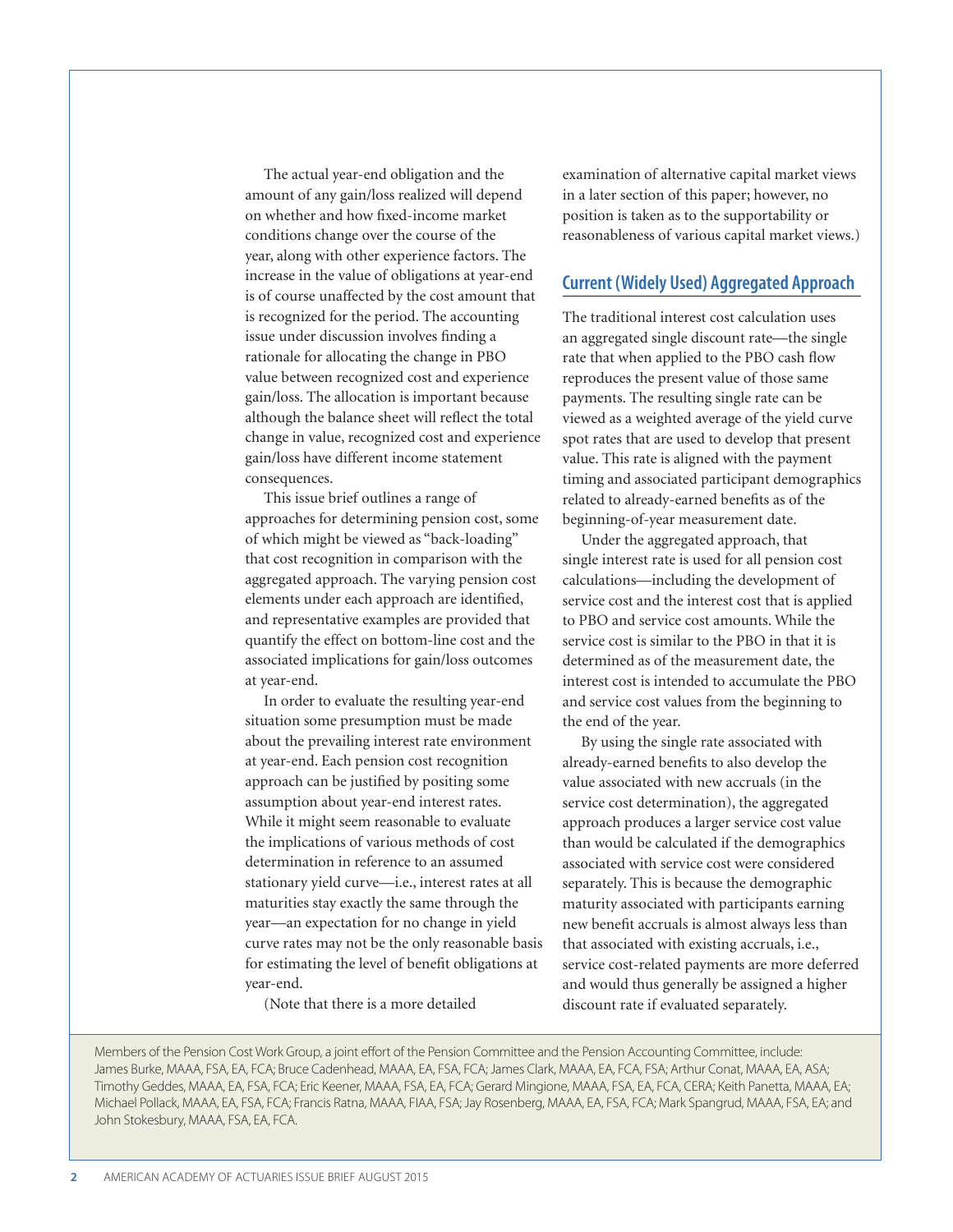On the other hand, presuming that the yield curve remains unchanged (and has a typical upward slope), the aggregated approach produces a smaller value for interest cost associated with PBO than would be developed under a "more precise" application of yield curve rates. This is because over the course of a year each of the related payments becomes a year closer to ultimate payment date, and thus the duration of the payment stream shortens. The discount rate determined at the beginning of the year includes no provision for the effect of the reduced term premium expected to relate to those benefits, which under these "no change" conditions would result in a reduced year-end discount rate with respect to this (fixed) set of payments. $1$ 

Expensing using a single aggregated rate for all components of pension cost implies that the discount rate re-determined at year end would have to be exactly the same as the beginningof-year discount rate in order to avoid a gain or loss attributable to discount rates. If expected year-end values are instead evaluated based on the presumption of no change in yield curve rates, a no gain/loss outcome would be achieved only if the gain from the service cost portion of benefit payments (which would be assigned a higher discount rate if measured on its own) equates to the loss coming from the PBO portion of benefit payments (which if measured on its own would result in a lower year-end discount rate). In other words, in the fully balanced case the addition of service cost (and the associated longer duration cash flow) to the end-of-year PBO cash flow results in stable plan demographics and a stable liability duration from year to year.

Plan demographics and the duration of liabilities could be changing over time, so this balance dynamic cannot be expected to play out exactly for all plans. If a plan is curtailed or closed, or if the participant demographics are long service/older, the PBO/service cost ratio will generally be higher (or in the opposite case, with a newer/growing plan, possibly

lower) than in the fully balanced case. In these situations, the gain from "overstating" service cost may not suffice to balance out the loss related to the PBO as the timing associated with past service-related payments shortens during the year.

This implies that—if yield curve rates remain unchanged—using a single aggregated discount rate could result in a pattern of losses exceeding gains in mature plans (all other things being equal), in particular those that are curtailed or closed. That is, mature plans with relatively low rates of accruals will experience a tendency toward declining (aggregated single) discount rates as the duration of benefit payments declines—and thus a pattern of losses attributed to that discount rate reduction. On the other hand, given the same unchanged yield curve rates, gains could exceed losses in younger/growing plans (admittedly less common today), where liability duration may be lengthening and there is a resulting tendency toward increased discount rates.

Even with plans experiencing demographic change, a no gain/loss outcome can still be achieved through a change in fixedincome rates sufficient to offset the effect of changing participant demographics. All that is required is that the aggregated discount rate remains unchanged, regardless of the specific factors that enable that outcome. Also, even for extremely mature plans, the rate of demographic change and the experience losses implied by a trend toward declining discount rates are not likely to be very significant over the one-year measurement period involved in pension cost calculations.

Note that if the aggregated approach is applied separately to different subgroups of an employer's population (with different demographics), the results could change. Thus an employer with multiple plans accounted for separately can see different service cost and interest cost results than if all obligations were included in a single plan.

1 Technical Notes: (a) given a typical upward sloping yield curve, a liability with a shorter duration will be valued at a lower rate; (b) while the duration associated with a given payment stream almost always declines over the course of the year, there may be situations where the duration of a stream of payments would increase from one year to the next, e.g., if a large lump-sum payment is made during the current year.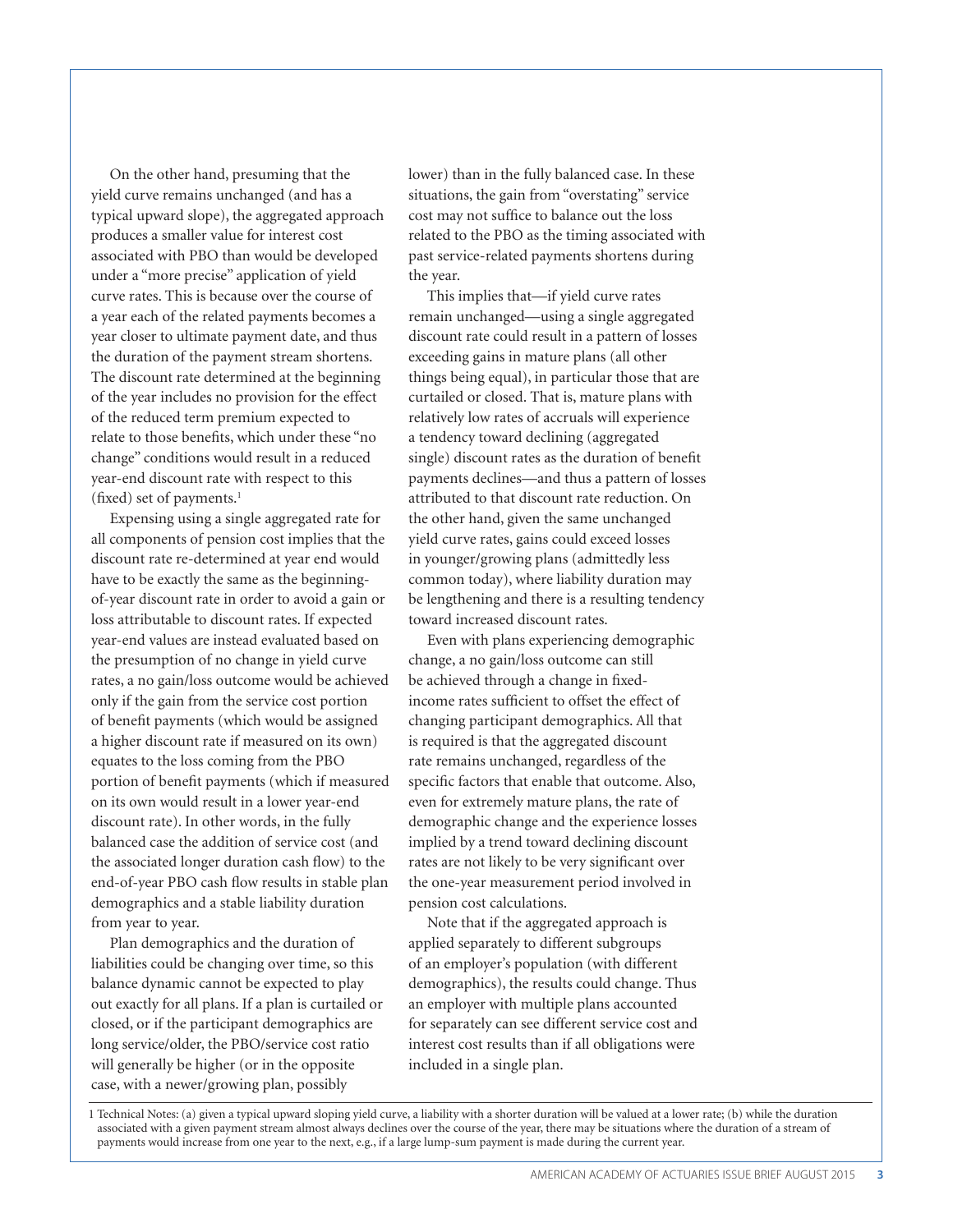#### **Strengths of the aggregated approach:**

■ Simple, straightforward execution; and

■ Extremely straightforward in terms of the outcome necessary, i.e., no change in discount rate, to avoid a gain/loss (attributable to discount rates) at year-end.

#### **Weaknesses of the aggregated approach:**

- Calculation methodology is more approximated than under other potential methods;
- <sup>n</sup>Plan design and demographic conditions might be such that—absent any change in yield curve rates—some plans could experience at least some (likely small) tendency toward declining discount rates and experience losses (or alternatively, in the less common case, increasing discount rates and gains); and
- Cost component measures might vary based on how obligations are split among multiple plans.

#### **More Granular Approaches**

Applying the yield curve rates in a more granular way allows for a number of alternative approaches for recognizing annual pension cost. Under both granular and aggregated approaches, the specific yield curve rates (spot rates) are applied separately to each year of projected cash flow, with the resulting present value associated with past service benefits being labeled the PBO. Under the aggregated approach there is then a second step where a single rate is derived that produces that same present value. This does not change the PBO value, since the present value of benefit payments is developed in the same way for PBO purposes whether represented by an aggregate rate or not (i.e., the single rate is "backed into"). In fact, even under a granular approach, that aggregated single rate is generally still developed and used for disclosure purposes. The critical difference is that, under such granular approaches, the aggregated single rate is not used to develop other elements of pension cost such as service cost and interest cost.

**Measuring service cost from a more specific application of spot rates** to service cost-specific cash flows recognizes the generally longer duration of new benefit accruals as compared to the duration of already accrued benefit payments underlying the PBO—and generally results in a higher effective discount rate and a lower measure of service cost (than derived using an aggregated rate).

While the reduction in measured service cost is common to all granular approaches, the development of interest cost (on both PBO and service cost) based on the application of yield curve rates to the year-by-year cash flows is not as clear-cut. Three potential alternatives for measuring interest cost (see appendix for numerical examples):

- <sup>n</sup>Apply the **individual forward rates applicable for each future time period** (the longest/last forward rate applicable to each projected payout). This approach is theoretically best aligned with a goal of avoiding gains and losses under a presumption that yield curve rates remain unchanged. Since the resulting interest cost amount is typically larger than under the aggregated approach, using this method may reduce, eliminate, or (for more mature plans) reverse the cost-reducing effect of using a more granular approach for measuring service cost.
- <sup>n</sup>Apply the **individual spot rates for each time period**. Under this approach, a no gain/loss scenario requires the individual spot rates assigned to each cash flow to remain unchanged even as the period to payment of that cash flow amount is reduced. If the spot rate attached to a given future year (say 2020) is lower next year, a loss results. In other words, the yield curve must rise sufficiently to offset the expected loss of a portion of the yield attributable to term premium. Over many valuation cycles, a pattern of recurrent losses might be expected unless short-term interest rates converge over time to current (generally higher) long-term levels.
- n Apply the **first-year spot/forward rate**. The rationale for this approach is that the first-year rate identified on the yield curve (the year one spot or forward rate) is that assigned to the current year. Since the first-year rate is almost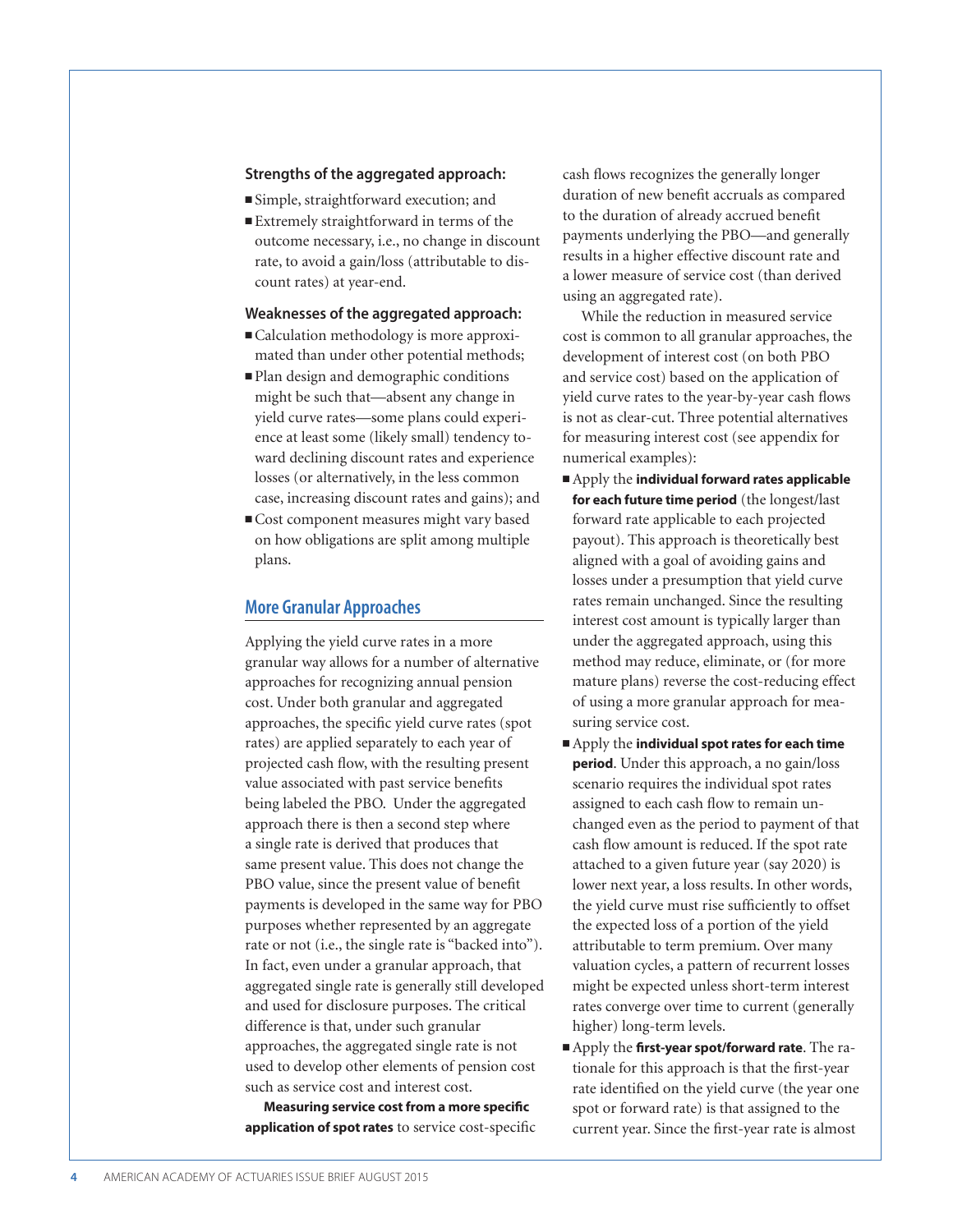always the lowest rate on the yield curve, this approach will typically result in a much lower interest cost. It can be viewed as highly aggressive in that the avoidance of a loss outcome requires the yield curve to increase rather substantially, particularly at the short end of the curve. That is, all forward rates would have to move down by one year of maturity (so that the rate applicable for year five becomes the rate applicable for year four). This approach results in a very significant pattern of emerging actuarial losses unless yield curve rates increase each year.

What should be derived from the above descriptions is the direct connection between the level of pension cost recognized for a given period and the conditions required to achieve a no gain/loss outcome at the end of that period—*the lower the recognized cost, the higher year-end fixed-income rates would have to be in order to avoid a loss*. Said another way, the lower the recognized cost for the year, the greater the implied increase in the plan's discount rate at year-end.

## **Other observations:**

- $\blacksquare$  In each of the three granular approaches, a more refined calculation of service cost can be viewed as more closely reflecting the timing/ demographics associated with newly earned benefits—and typically results in a smaller value for service cost than under the aggregated approach.
- n In the first approach, the service cost reduction would be offset by an expected increase in the interest cost applied to PBO—which would now reflect, on a more refined basis, the aging of the PBO-related payments (again, based on an expectation that the yield curve will remain unchanged). This more refined treatment avoids the need for a balance of gains and losses from the two components, as implied under the aggregated approach.

Though the components are different, for a plan with stable demographics, the resulting cost will be essentially the same as that developed from the aggregated approach. With a maturing or curtailed plan, one would expect to see higher cost, while the cost may be reduced for a younger/growing plan.

 $\blacksquare$  In the second and third approaches, there will generally be a reduction in interest cost due to the application of lower effective rates on PBO.<sup>2</sup> The reduction in interest cost is typically of greater magnitude than the reduction in measured service cost.

(See numerical examples in the appendix.)

#### **Strengths of these granular approaches:**

- $\blacksquare$  More refined determination of service cost, reflecting service cost-specific demographics;
- Reduced or no reliance on stable plan demographics and approximate offsets of gain vs. loss outcomes; and
- Cost component measures are the same regardless of how liabilities are split among multiple plans.

#### **Weaknesses of the granular approaches:**

- More complex/less straightforward calculation of pension cost;
- <sup>n</sup>Possible loss in transparency, because cost calculations are based on rates that differ from the rate disclosed for PBO (which implies a need for the disclosure of multiple equivalent rates); and
- $\blacksquare$  Increases in discount rates are necessary to avoid gains/losses under two of the three granular methodologies—the greater the implied increase, the more difficult it can be to rationalize.

#### **Other/Mixed Approaches**

As noted earlier, applying the traditional aggregated approach separately to different

<sup>2</sup> It may not be immediately apparent how the individual spot rate approach results in a lower effective interest cost than the aggregated approach, because the mechanism for assigning interest costs to projected benefit cash flows seems fairly similar when stated in words. The difference, however, is in the weighting associated with shorter vs. longer maturity payments. In the development of a single aggregated rate, much greater weight is assigned to the long-deferred payments (which are subject to long periods of discounting), while in the application of spot rates to the present values of payments, greater weight is assigned to less discounted near-term payments and less weight is assigned to more discounted (and thus relatively small in terms of present values) longdeferred payments.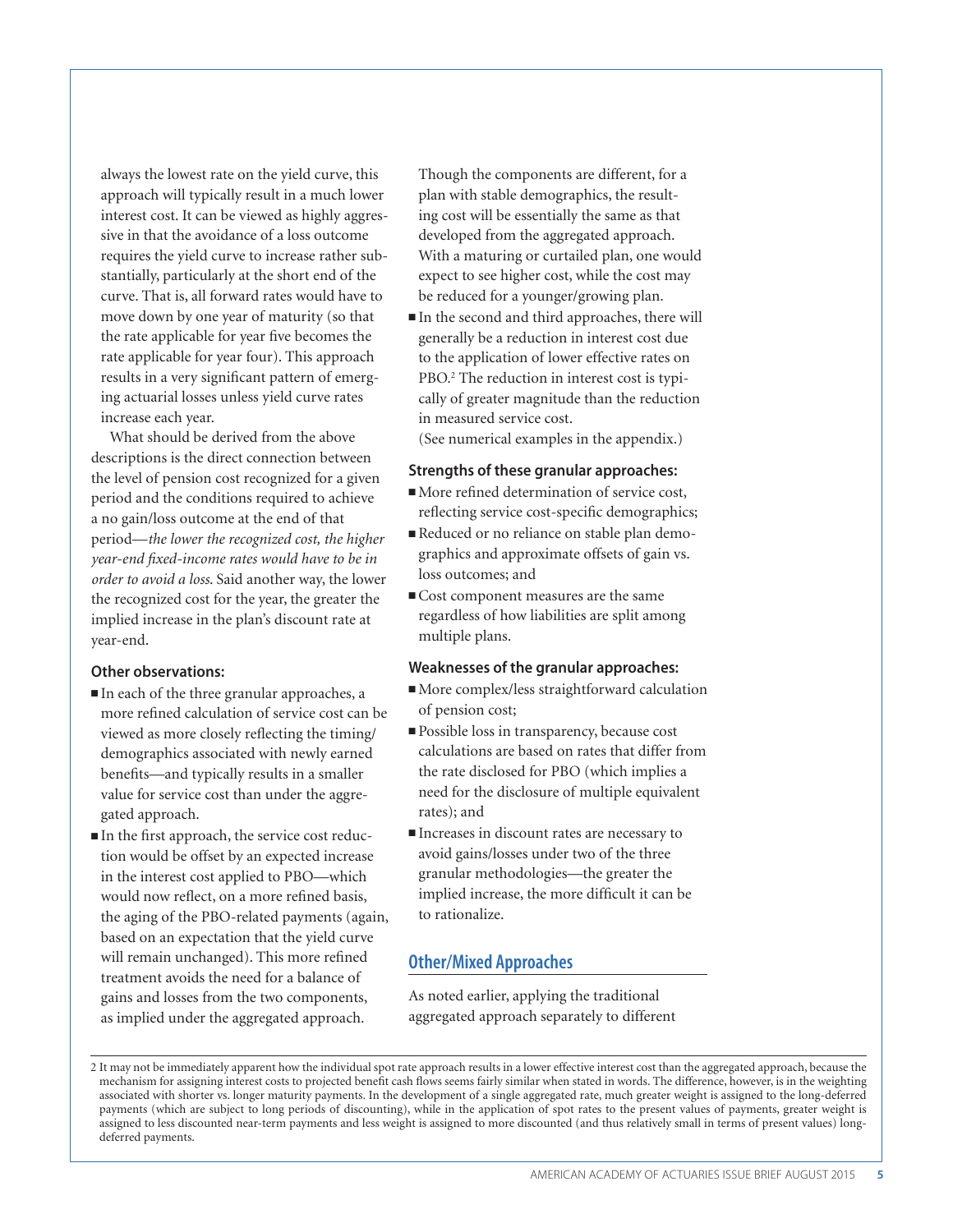segments of the obligation will change the result. Another potential approach involves aggregating the calculation and application of discount rates for PBO while handling service cost on the more refined basis, so that the younger demographic profile associated with new accruals (with payments more deferred) is used as a rationale for determining a higher effective discount rate (and consequently lower service cost).

Note, however, that a switch to a more refined calculation of service cost also results in a change to the balance of gains and losses that is implied in the traditional aggregated approach. Thus, in order to avoid an end-ofyear loss, some increase in yield curve rates must be presumed.<sup>3</sup>

This approach can be further refined by determining separate discount rates for segments of the PBO, such as those relating to active, terminated vested, and retired participants. Carrying this approach to the extreme of developing separate PBOs and discount rates for each year's expected payments results in the granular "individual spot rate for each time period" approach previously identified.

# **Issues That Arise With Application to a Bond-Matching Model**

A more granular application of interest rates generally requires the availability of a complete series of yield/spot/forward rates across the entire array of maturities. These are readily available, or easily developed, from any yield curve model. However, under bond-matching models, a specific portfolio of bonds is identified that is associated with the overall cash flow timing/duration of plan benefits. The selected bond portfolio may not include information about yield rates across the entire maturity spectrum.

Alternatively, because the premise of a bond

selection approach is that the resulting bond portfolio is a good match for the obligation, the expected return on the referenced portfolio could be considered for use as the interest cost. Of course, defining the level of expected return requires defining an expectation for yields on the portfolio's bonds at year-end. Assuming that fixed-income rates remain unchanged implies a higher return on the bond portfolio (akin to the interest cost defined under the individual forward rate approach previously identified), while an assumption that interest rates rise over the course of the year implies a lower expected return.

#### **Alternative Capital Market Views**

While the above analysis has provided an evaluation of gain/loss outcomes against a baseline of "no change in yield curve rates," other assertions are sometimes made about capital market expectations that do imply some expected change in future yield curve rates. Because yield curves typically include some degree of upward slope, many of the assertions about capital market expectations derived from yield curves lead to a presumption that discount rates in future periods will increase, which would of course better support the recognition of a reduced cost for the current period (compared to cost elements determined under the aggregated approach and a constant rate assumption).

Two of the granular approaches might be viewed as representing the extreme ends of potential fixed-income market views. The most aggressive of these would be the "expectations" approach that presumes forward rates are predictive of future rates that will be attached to a particular calendar year—rather than to that same period of years into the future.<sup>4</sup> The firstyear forward rate approach for determining interest cost is consistent with this expectations

<sup>3</sup> The resulting imbalance (with presumed constant rates) is similar to what occurs in the situation where the aggregated approach is applied to a curtailed plan. In both cases there is no opportunity for a gain to arise due to the "overstatement" of service cost to offset the impact of the reduction in discount rate that occurs with the aging of the existing benefit accruals/PBO.

<sup>4</sup> Note that under the expectations approach there is an implication that current long-term rates (e.g., the 30-year forward rate) will ultimately become the applicable short-term rates (e.g., the one-year spot/forward rate). While the assertion required over any given one-year measurement period is obviously much less extreme, this long-term equality would be required in order to avoid a series of experience losses over time.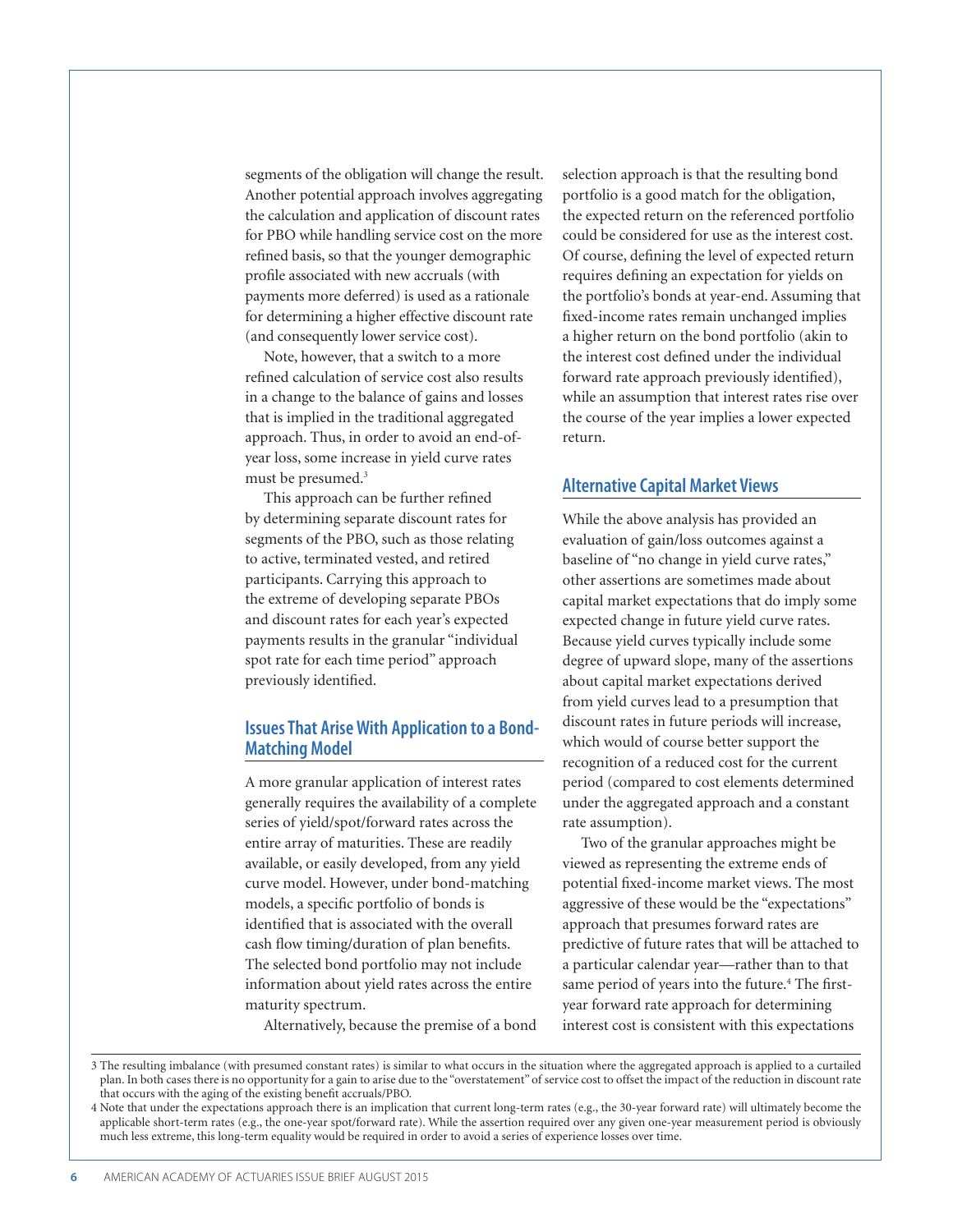view. By applying the year-one forward rate to determine interest cost, there is no gain/loss only if all the remaining forward rates (other than the first) remain in place for discounting that cash flow at year-end. Thus it presumes that the yield curve slope represents implications for expected future changes in/levels of interest rates rather than term premium (i.e., because interest rates don't remain attached to yearsto-maturity periods, there is no presumed compensation for the disutility associated with the fixed commitment of funds).

The individual forward rate approach, on the other hand, is consistent with an assertion that the shape of the yield curve is fully explained by term (or liquidity) premium rather than representing a consensus market view about expected future changes in interest rates. For example, in assigning interest cost to a year 30 cash flow it applies the 30th year forward rate, which implies that at the end of the year the forward rates that previously applied from years 1 to 29 are expected to remain in place. Thus it aligns with a baseline view that yield curve rates are not expected to change.

It might also be possible to develop a model based on an expectation that current spot rates will remain attached to a given cash flow even as that cash flow becomes closer to its payment date, as would be necessary for an expectation of a no gain/loss outcome under the individual spot rate approach. The capital market fundamentals underlying this assertion are harder to define—that is, what rationale supports a presumption that forward rates increase by the exact amount necessary for spot rates to essentially shift downward one year. From a bottom-line perspective, the assertion about future interest rates that underlies the individual spot rate approach could be viewed as representing some combination of the presumptions underlying the expectations and constant-yield-curve views described above.

The numerical examples in the appendix

indicate the range of cost and discount rate outcomes that can be associated with, explained and (potentially) defended based on the full array of potential capital market views.

#### **U.S. GAAP Accounting Issues**

A change to a more granular calculation of service cost and/or interest cost for purposes of measurements under the Financial Accounting Standards Board's Accounting Standards Codification (ASC) Topic 715-30 can be viewed as moving toward a more explicit approach to assumptions as defined under ASC 715- 30-20.5 In evaluating the appropriateness of a methodology in that context, it also seems relevant and necessary to assess the implicit assumptions about capital markets necessary under each expense method in order to avoid an expected gain/loss.6

As discussed in the previous sections, the implicit assumptions necessary under the various approaches can generally be described as follows:

- <sup>n</sup>Under the traditional/aggregated approach, no change in PBO discount rate from the beginning to the end of year is required, however that is achieved. This could be considered as an implicit assumption about changes in demographics and/or yield curves, generally that there will be little or no change in either (or that the changes offset).
- <sup>n</sup>Under the individual (last year) forward rate approach, the yield curve rates remain totally unchanged.
- $\blacksquare$  Under the individual spot rate approach, forward rates increase by the exact amount necessary for spot rates to essentially shift downward one year, so that each rate remains attached to a given projected cash flow (even as it becomes closer to its payment date). This results in a PBO discount rate that is generally presumed to be higher at year-end than at the beginning of the year.

<sup>5</sup> An explicit approach is defined as "an approach under which each significant assumption reflects the best estimate of the plan's future experience solely with respect to that assumption."

<sup>6</sup> *Gain or loss* is defined as "a change in the value of either the benefit obligation (projected benefit obligation for pension plans or accumulated postretirement benefit obligation for other postretirement benefit plans) or plan assets resulting from experience different from that assumed or from a change in an actuarial assumption, or the consequence of a decision to temporarily deviate from the other postretirement benefit substantive plan."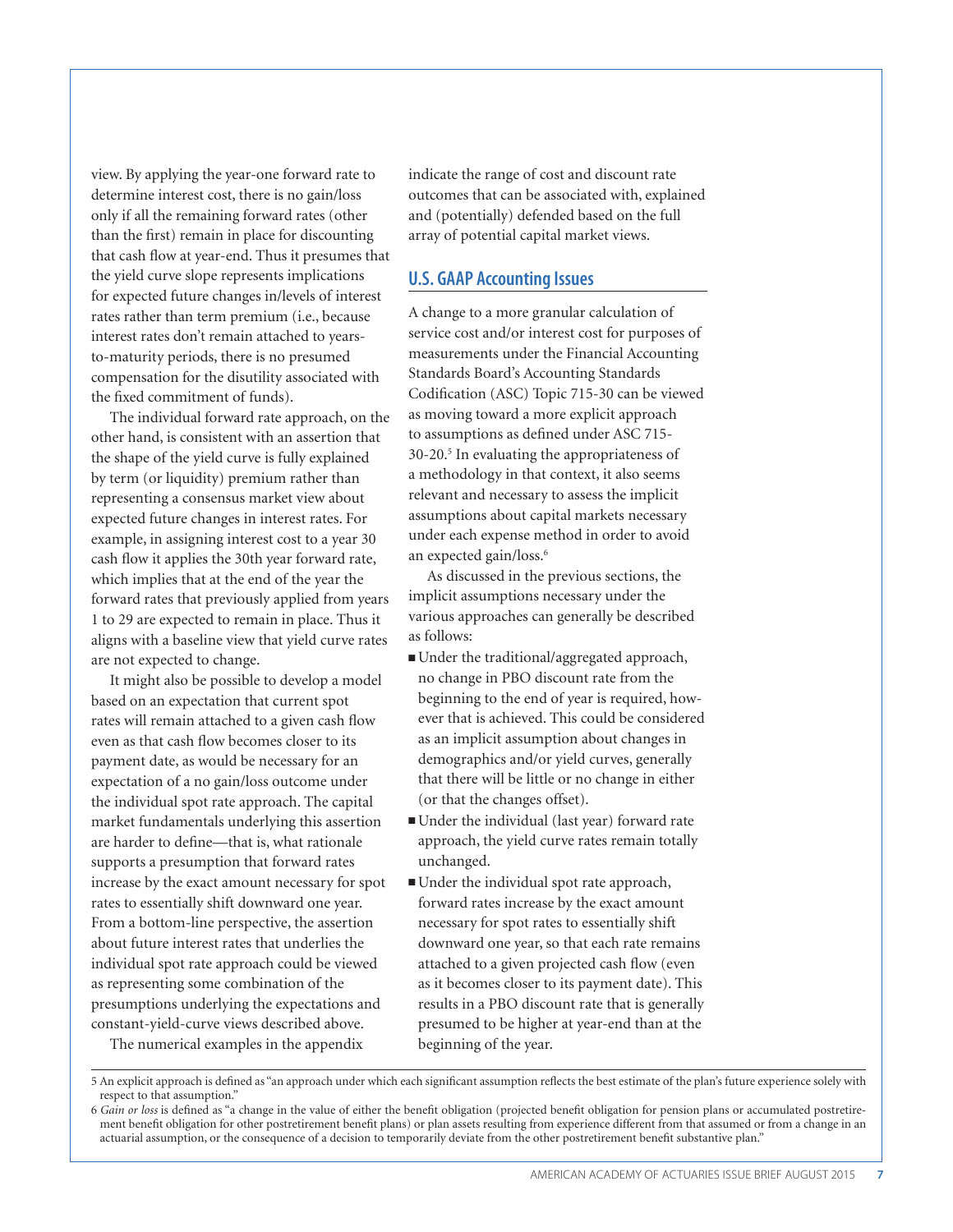<sup>n</sup>Under the first-year forward rate approach, the forward rates advance one year (so that the rate applicable for year five becomes the rate applicable for year four, etc.). This generally implies significantly rising fixed-income rates, and a commensurate significant increase in the PBO discount rate over the course of the year.

In addition to the assessment of reasonableness, it is also necessary to determine whether a change in pension cost recognition will be recognized as a change in accounting principle or a change in accounting estimate. A change in accounting principle generally results from a shift from one methodology to another in a case where two or more such generally accepted principles could apply. A change in accounting estimate is considered to be a necessary consequence of the assessments made in presenting figures in financial statements that incorporate estimates and expectations. Treatment as a change in accounting estimate generally implies that there is new (or newly available) information or more refined techniques for determining values.

If viewed as a change in accounting principle, the key question is whether the new method can be seen as "preferable." It might be difficult to conclude that a method that implies lower pension cost recognition and a resultant expectation of greater losses being generated and then (possibly) deferred to future years is preferable. Alternatively, it could be argued that moving to a more granular approach that more explicitly applies the yield curve rates might be preferable from that perspective. Furthermore, if the revised approach is deemed to represent a change in accounting principle, accounting standards require retrospective application, i.e., a retroactive recalculation of costs as though the new method had always been used. For a methodology that generally reduces annual cost recognition (for companies that defer gains/

losses), this shift would typically result in the establishment of a large unrecognized loss as of the change date (which could then require amortization, thus raising annual cost).

If the change is deemed to represent a refinement of an accounting estimate, then changing the application of the discount rate for pension cost purposes would generally be evaluated as to whether the change is to a more refined approach and whether it provides a better estimate. There could be a further requirement to demonstrate what new information led to the change in accounting estimate. (Auditors can be expected to ask "why?" and "why now?")7 Changes in accounting estimate are reflected only prospectively in financial statements.

While the majority of the discussion above has focused on the evaluation of alternative pension cost recognition approaches as applied to pension benefits, it is clear that the rationale for such approaches could be applied to other postretirement benefits accounted for under ASC 715-60, and possibly also to postemployment benefit programs where accrual accounting is applied under ASC 712 (i.e., in situations where benefit are deemed to accumulate or vest). The issues attendant to the pension benefits discussed above would likely apply in a similar fashion to these other postretirement/postemployment benefits.

In this regard it is noteworthy that postretirement (ASC 715-60) benefits would be expected to have dynamics similar to those for pensions (e.g., relatively high ratios of benefit obligations to service costs), which entails that the key evaluation issue—the need to rationalize an expectation for discount rate increases—would be essentially the same. Postemployment benefit programs accounted for under ASC 712 might have quite different valuation dynamics, and thus the issues and comparisons might also be different.

7 In addition to the alternatives of a change in accounting principle or a change in accounting estimate, there is also a third, less commonly seen, category of change defined in the accounting literature. ASC 250-10-45-18 identifies a Change in Accounting Estimate Effected by a Change in Accounting Principle as a situation where a new method is adopted in partial or complete recognition of a change in estimate. While a change determined to be in this category must be deemed preferable to the prior approach, it is accounted for the same as for a change in accounting estimate—with no retrospective adjustment required.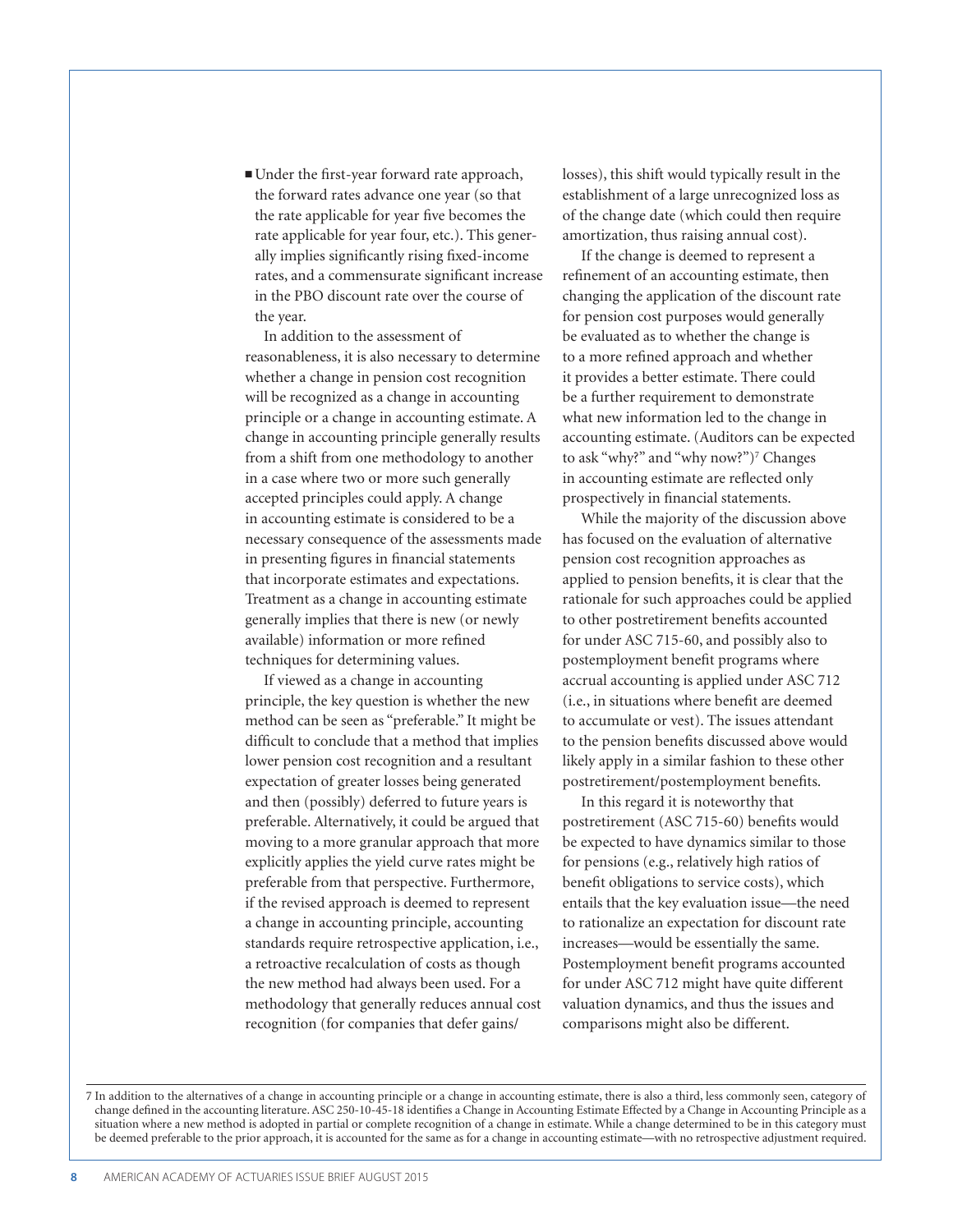# **Appendix —Numerical Examples**

#### **Simplified Two-Payment Example (to illustrate the concepts)**

The yield curve rates indicated below are taken from the December 31, 2014, Citigroup Yield Curve.

| <b>Yield Curve Rates</b> |                  |                     |                                                                |  |  |  |  |
|--------------------------|------------------|---------------------|----------------------------------------------------------------|--|--|--|--|
| <b>Time Period</b>       | <b>Spot Rate</b> | <b>Forward Rate</b> | Initial year forward rate is sole rate used to credit interest |  |  |  |  |
|                          | 0.65%            | 0.65%               | in the "first-year forward rate" approach.                     |  |  |  |  |
|                          | 1.04%            | 1.44%               |                                                                |  |  |  |  |
| 3                        | 1.57%            | 2.62%               |                                                                |  |  |  |  |
| 4                        | 1.97%            | 3.18%               |                                                                |  |  |  |  |
| 5                        | 2.24%            | 3.36%               | Applicable year forward rates are used to credit interest in   |  |  |  |  |
| 19                       | 4.00%            | 5.37%               | the "individual forward rate" approach.                        |  |  |  |  |
| 20                       | 4.08%            | 5.56%               |                                                                |  |  |  |  |

Technical notes:

- ■Spot rates are rates applicable for discounting a payment made in a given year back to the starting point/measurement date.
- <sup>n</sup>Forward rates are rates applicable for discounting from the beginning to the end of a given year. An accumulation of (1/1+forward rates) provides the spot rate; thus forward rates can be directly derived from spot rates (and vice versa).

This illustration of the various cost recognition alternatives is developed based on the above yield curve rates for a simplified plan for which the benefit commitments consist of two cash flows:

| <b>Time</b><br><b>Period</b>   | <b>Rate for</b><br>Calc. of<br><b>PBO</b>                    | <b>PBO</b><br><b>Discount</b><br><b>Factor</b> | Projected<br>Payment<br>(PBO) | <b>Present</b><br>Value<br>$-$ PBO | <b>Rate for</b><br><b>Crediting</b><br><b>Interest</b><br>on PBO | <b>Interest</b><br>Cost | <b>Rate for</b><br>Calc. of<br><b>Service</b><br>Cost (SC) | <b>SC</b><br><b>Discount</b><br><b>Factor</b> | Projected<br>Payment<br>(SC) | Present<br>Value<br>$-SC$ | <b>Rate for</b><br><b>Crediting</b><br><b>Interest</b><br>on SC | <b>Interest</b><br>on SC | <b>Year-End</b><br><b>PBO</b> | Year-End<br><b>Discount</b><br>Rate<br><b>Needed</b><br>to Avoid<br>Loss |
|--------------------------------|--------------------------------------------------------------|------------------------------------------------|-------------------------------|------------------------------------|------------------------------------------------------------------|-------------------------|------------------------------------------------------------|-----------------------------------------------|------------------------------|---------------------------|-----------------------------------------------------------------|--------------------------|-------------------------------|--------------------------------------------------------------------------|
|                                | Current/Aggregated (single rate)                             |                                                |                               |                                    |                                                                  |                         |                                                            |                                               |                              |                           |                                                                 |                          |                               |                                                                          |
| 5                              | 3.50%                                                        | 0.842                                          | 10,000                        | 8,420                              | 3.50%                                                            | 295                     | 3.50%                                                      | 0.842                                         | 200                          | 168                       | 3.50%                                                           | 6                        | 8,889                         |                                                                          |
| 20                             | 3.50%                                                        | 0.503                                          | 10,000                        | 5,027                              | 3.50%                                                            | 176                     | 3.50%                                                      | 0.503                                         | 1,200                        | 603                       | 3.50%                                                           | 21                       | 5,827                         |                                                                          |
| total                          |                                                              |                                                |                               | 13,448                             |                                                                  | 470                     |                                                            |                                               |                              | 772                       |                                                                 | 27                       | 14,717                        | 3.50%                                                                    |
|                                | Two Aggregated Groups (separate calculations for SC and PBO) |                                                |                               |                                    |                                                                  |                         |                                                            |                                               |                              |                           |                                                                 |                          |                               |                                                                          |
| 5                              | 3.50%                                                        | 0.842                                          | 10,000                        | 8,420                              | 3.50%                                                            | 295                     | 3.94%                                                      | 0.824                                         | 200                          | 165                       | 3.94%                                                           | 6                        | 8,886                         |                                                                          |
| 20                             | 3.50%                                                        | 0.503                                          | 10,000                        | 5,027                              | 3.50%                                                            | 176                     | 3.94%                                                      | 0.462                                         | 1,200                        | 554                       | 3.94%                                                           | 22                       | 5,779                         |                                                                          |
| total                          |                                                              |                                                |                               | 13,448                             |                                                                  | 470                     |                                                            |                                               |                              | 719                       |                                                                 | 28                       | 14,665                        | 3.54%                                                                    |
|                                | <b>Individual Forward Rate</b>                               |                                                |                               |                                    |                                                                  |                         |                                                            |                                               |                              |                           |                                                                 |                          |                               |                                                                          |
| 5                              | 2.24%                                                        | 0.895                                          | 10,000                        | 8,950                              | 3.36%                                                            | 301                     | 2.24%                                                      | 0.895                                         | 200                          | 179                       | 3.36%                                                           | 6                        | 9,436                         |                                                                          |
| 20                             | 4.08%                                                        | 0.450                                          | 10,000                        | 4,498                              | 5.56%                                                            | 250                     | 4.08%                                                      | 0.449                                         | 1,200                        | 540                       | 5.56%                                                           | 30                       | 5,317                         |                                                                          |
| total                          |                                                              |                                                |                               | 13,448                             |                                                                  | 551                     |                                                            |                                               |                              | 719                       |                                                                 | 36                       | 14,753                        | 3.47%                                                                    |
|                                | <b>Individual Spot Rate</b>                                  |                                                |                               |                                    |                                                                  |                         |                                                            |                                               |                              |                           |                                                                 |                          |                               |                                                                          |
| 5                              | 2.24%                                                        | 0.895                                          | 10,000                        | 8,950                              | 2.24%                                                            | 201                     | 2.24%                                                      | 0.895                                         | 200                          | 179                       | 2.24%                                                           | 4                        | 9,334                         |                                                                          |
| 20                             | 4.08%                                                        | 0.450                                          | 10,000                        | 4,498                              | 4.08%                                                            | 183                     | 4.08%                                                      | 0.449                                         | 1,200                        | 540                       | 4.08%                                                           | 22                       | 5,243                         |                                                                          |
| total                          |                                                              |                                                |                               | 13,448                             |                                                                  | 384                     |                                                            |                                               |                              | 719                       |                                                                 | 26                       | 14,576                        | 3.60%                                                                    |
| <b>First Year Forward Rate</b> |                                                              |                                                |                               |                                    |                                                                  |                         |                                                            |                                               |                              |                           |                                                                 |                          |                               |                                                                          |
| 5                              | 2.24%                                                        | 0.895                                          | 10,000                        | 8,950                              | 0.65%                                                            | 58                      | 2.24%                                                      | 0.895                                         | 200                          | 179                       | 0.65%                                                           | $\mathbf{1}$             | 9,188                         |                                                                          |
| 20                             | 4.08%                                                        | 0.445                                          | 10,000                        | 4,498                              | 0.65%                                                            | 29                      | 4.08%                                                      | 0.450                                         | 1,200                        | 540                       | 0.65%                                                           | $\overline{4}$           | 5,070                         |                                                                          |
| total                          |                                                              |                                                |                               | 13,448                             |                                                                  | 87                      |                                                            |                                               |                              | 719                       |                                                                 | 5                        | 14,258                        | 3.83%                                                                    |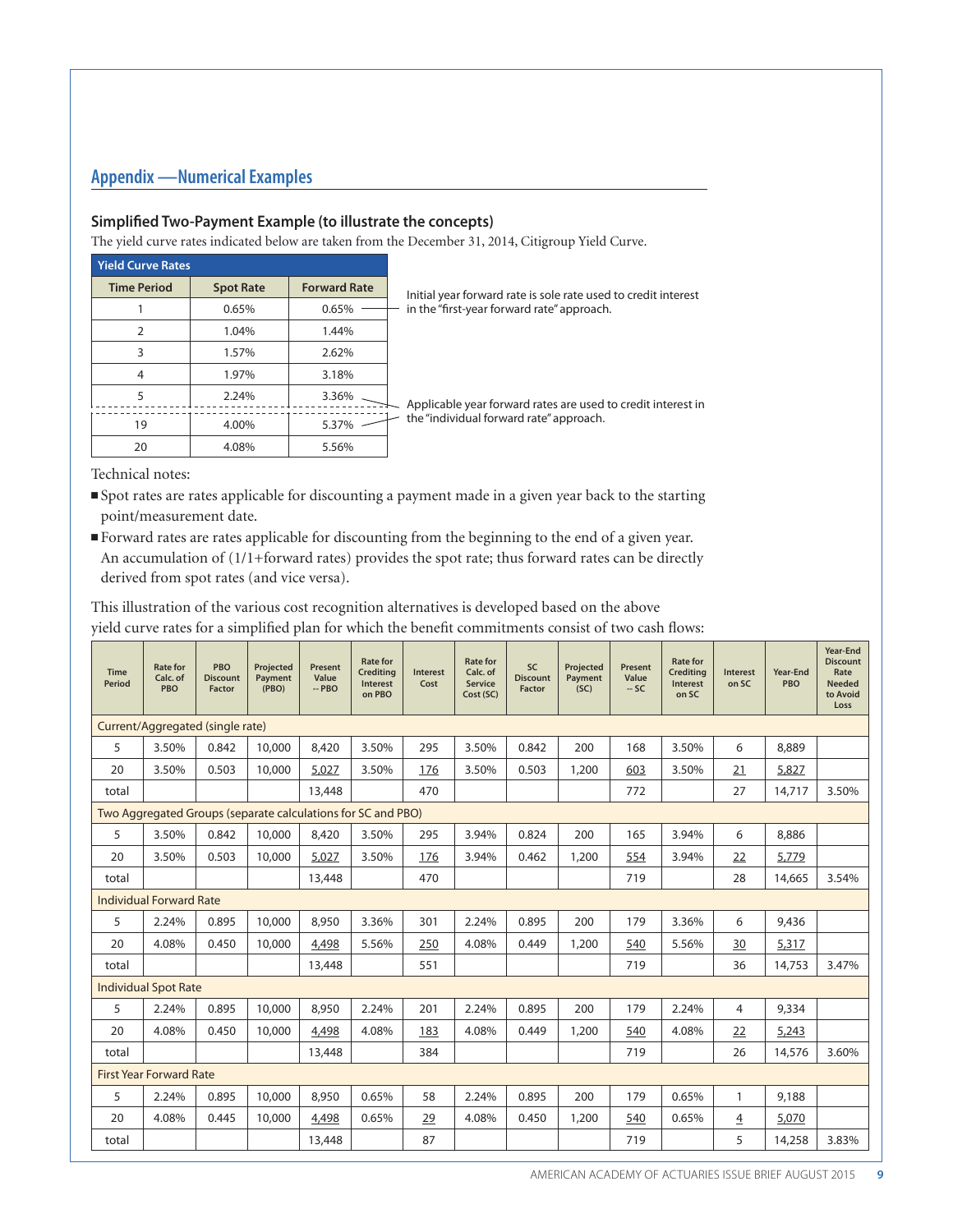| <b>MATURE POPULATION</b><br>(declining duration)<br>$PBO/SC$ ratio = 37                     | Current/<br>Aggregated   | Two<br>Aggregated<br><b>Groups</b> | Four<br>Aggregated<br><b>Groups</b> | Individual<br><b>Forward Rate</b>        | <b>Individual Spot</b><br>Rate | <b>First-Year</b><br><b>Forward Rate</b> |
|---------------------------------------------------------------------------------------------|--------------------------|------------------------------------|-------------------------------------|------------------------------------------|--------------------------------|------------------------------------------|
| PBO-BOY                                                                                     | 304.3                    | 304.3                              | 304.3                               | 304.3                                    | 304.3                          | 304.3                                    |
| Service Cost (BOY)                                                                          | 8.25                     | 7.85                               | 7.85                                | 7.85                                     | 7.85                           | 7.85                                     |
| Interest on SC                                                                              | 0.32                     | 0.31                               | 0.31                                | 0.34                                     | 0.29                           | 0.05                                     |
| Interest on PBO                                                                             | 11.46                    | 11.46                              | 11.19                               | 12.57                                    | 9.77                           | 1.97                                     |
| $Sum - SC + IC$                                                                             | 20.02                    | 19.62                              | 19.35                               | 20.76                                    | 17.90                          | 9.87                                     |
| Change in $(SC + IC)$<br>as % of PBO                                                        | $\overline{a}$           | $-0.13%$                           | $-0.22%$                            | 0.24%                                    | $-0.70%$                       | $-3.34%$                                 |
| Change in $(SC + IC)$<br>as % of current/aggregated                                         | $\overline{\phantom{a}}$ | $-2.0%$                            | -3.3%                               | +3.7%                                    | $-10.6%$                       | $-50.7\%$                                |
| Aggregate rate - PBO                                                                        | 3.76%                    | 3.76%                              | 3.76%                               | 3.76%                                    | 3.76%                          | 3.76%                                    |
| Aggregate rate - SC                                                                         | 3.76%                    | 4.00%                              | 4.00%                               | 4.00%                                    | 4.00%                          | 4.00%                                    |
| IC rate applied to PBO                                                                      | 3.76%                    | 3.76%                              | 3.68%                               | 4.13%                                    | 3.21%                          | 0.65%                                    |
| IC rate applied to SC                                                                       | 3.76%                    | 4.00%                              | 4.00%                               | 4.34%                                    | 3.66%                          | 0.65%                                    |
| Overall IC rate                                                                             | 3.76%                    | 3.77%                              | 3.69%                               | 4.14%                                    | 3.22%                          | 0.65%                                    |
| Aggregate rate - PBO-EOY<br>to achieve no G/L outcome                                       | 3.76%                    | 3.77%                              | 3.78%                               | 3.75%                                    | 3.81%                          | 4.00%                                    |
| PBO duration (BOY)                                                                          | 14.5                     |                                    |                                     |                                          |                                |                                          |
| SC duration (BOY)                                                                           | 21.9                     |                                    |                                     |                                          |                                |                                          |
| Duration PBO + SC (BOY)                                                                     | 14.7                     |                                    |                                     |                                          |                                |                                          |
| PBO duration (EOY)                                                                          | 14.2                     |                                    |                                     |                                          |                                |                                          |
| YOUNGER GROWING<br><b>POPULATION</b><br>(stable/increasing duration)<br>$PBO/SC$ ratio = 12 | Current/<br>Aggregated   | Two<br>Aggregated<br><b>Groups</b> | Four<br>Aggregated<br><b>Groups</b> | <b>Individual</b><br><b>Forward Rate</b> | <b>Individual Spot</b><br>Rate | <b>First-Year</b><br><b>Forward Rate</b> |
|                                                                                             |                          | 201.9                              | 201.9                               | 201.9                                    | 201.9                          | 201.9                                    |
| PBO-BOY                                                                                     | 201.9                    |                                    |                                     |                                          |                                |                                          |
| Service Cost (BOY)                                                                          | 16.43                    | 15.49                              | 15.49                               | 15.49                                    | 15.49                          | 15.49                                    |
| Interest on SC                                                                              | 0.63                     | 0.63                               | 0.63                                | 0.68                                     | 0.59                           | 0.10                                     |
| Interest on PBO                                                                             | 7.70                     | 7.70                               | 7.55                                | 8.50                                     | 6.68                           | 1.31                                     |
| $Sum - SC + IC$                                                                             | 24.75                    | 23.81                              | 23.66                               | 24.67                                    | 22.76                          | 16.90                                    |
| Change in $(SC + IC)$<br>as % of PBO                                                        | $\overline{a}$           | $-0.46%$                           | $-0.54%$                            | $-0.04%$                                 | $-0.99\%$                      | $-3.89%$                                 |
| Change in $(SC + IC)$<br>as % of current/aggregated                                         | $\overline{a}$           | $-3.8%$                            | $-4.4%$                             | $-0.3%$                                  | $-8.0%$                        | $-31.7%$                                 |
| Aggregate rate - PBO                                                                        | 3.81%                    | 3.81%                              | 3.81%                               | 3.81%                                    | 3.81%                          | 3.81%                                    |
| Aggregate rate - SC                                                                         | 3.81%                    | 4.05%                              | 4.05%                               | 4.05%                                    | 4.05%                          | 4.05%                                    |
| IC rate applied to PBO                                                                      | 3.81%                    | 3.81%                              | 3.74%                               | 4.21%                                    | 3.31%                          | 0.65%                                    |
| IC rate applied to SC                                                                       | 3.81%                    | 4.05%                              | 4.05%                               | 4.38%                                    | 3.81%                          | 0.65%                                    |
| Overall IC rate                                                                             | 3.81%                    | 3.83%                              | 3.76%                               | 4.22%                                    | 3.35%                          | 0.65%                                    |
| Aggregate rate - PBO-EOY<br>to achieve no G/L outcome                                       | 3.81%                    | 3.84%                              | 3.84%                               | 3.82%                                    | 3.87%                          | 4.05%                                    |
| PBO duration (BOY)                                                                          | 15.5                     |                                    |                                     |                                          |                                |                                          |
| SC duration (BOY)                                                                           | 24.8                     |                                    |                                     |                                          |                                |                                          |
| Duration PBO + SC (BOY)                                                                     | 16.2                     |                                    |                                     |                                          |                                |                                          |

**Results Based on Cash Flow for (More Realistic) Sample Plans**